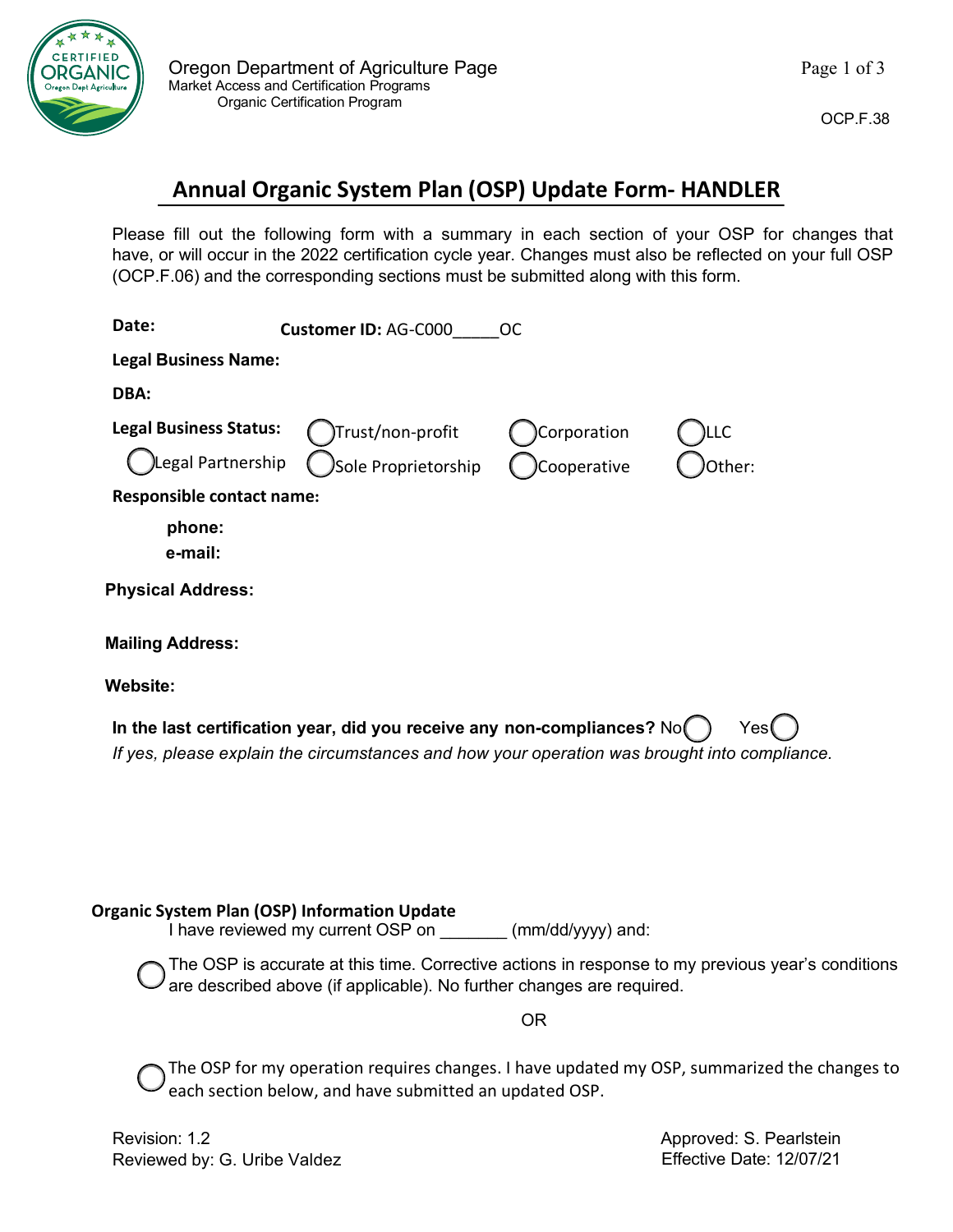

OCP.F.38

## **Organic Certificate Information Update**  I have reviewed my current certificate on **\_\_\_\_\_\_** (mm/dd/yyyy) and: My current certificate is correct OR My certificate requires additions/deletions (attach changes) **Please summarize updates to the following sections of your OSP. General, Section 1: No Changes Supplier, Section 2:** No Changes **No. 2:** No Changes **No. 2:** No Changes **Equipment/Cleaning, Section 3: Production, Section 4: No Changes No Changes**

**Water, Section 5:** 

 **No Changes**